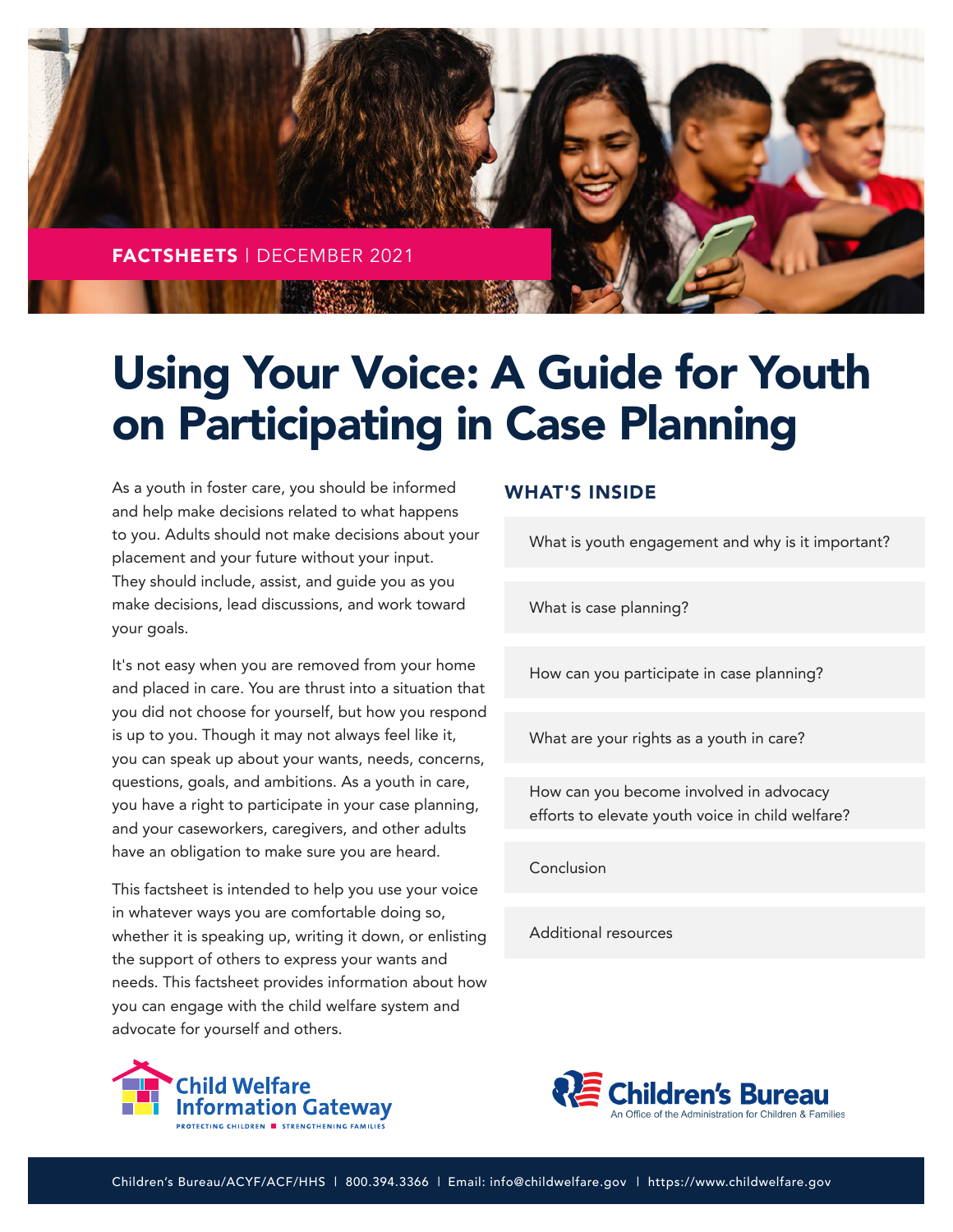#### <span id="page-1-0"></span>Acknowledgements

Special thanks to the foster care alumni who contributed their voices to this publication: David Samuel Hall, Elliott Hinkle, Frankita Jenkins, Madison Langan, and Torie Mendez. Their insights and expertise informed the concepts discussed, and their quotes are used throughout the factsheet.

### WHAT IS YOUTH ENGAGEMENT AND WHY IS IT IMPORTANT?

Youth engagement occurs when young people in care actively make decisions about what happens to them. This requires caseworkers and other adults to treat young people as equal partners throughout their time in the child welfare system, to provide them with the information they need, and to respect their opinions. It also requires youth to use their voices and speak up about what they want and need.

Youth engagement is important because young people in foster care deserve to have a say in what happens to them, and they deserve to achieve their goals and ambitions for the future.

### WHAT IS CASE PLANNING?

Case planning is the process of putting together a plan that outlines the outcomes, goals, and tasks concerning your care while in placement. Your case plan will serve as a roadmap for how to get from where you are to where you want to be. It will include details such as where you will live, where you will go to school, what services you will receive, what goals you will work toward, and what steps are needed to help you achieve those goals. Case plans can include information about you, your caregivers, the child welfare agency, and others who have responsibilities in helping achieve the outcomes, goals, and tasks in the plan. Some case plans are legal documents accepted by the courts, while others may not be.

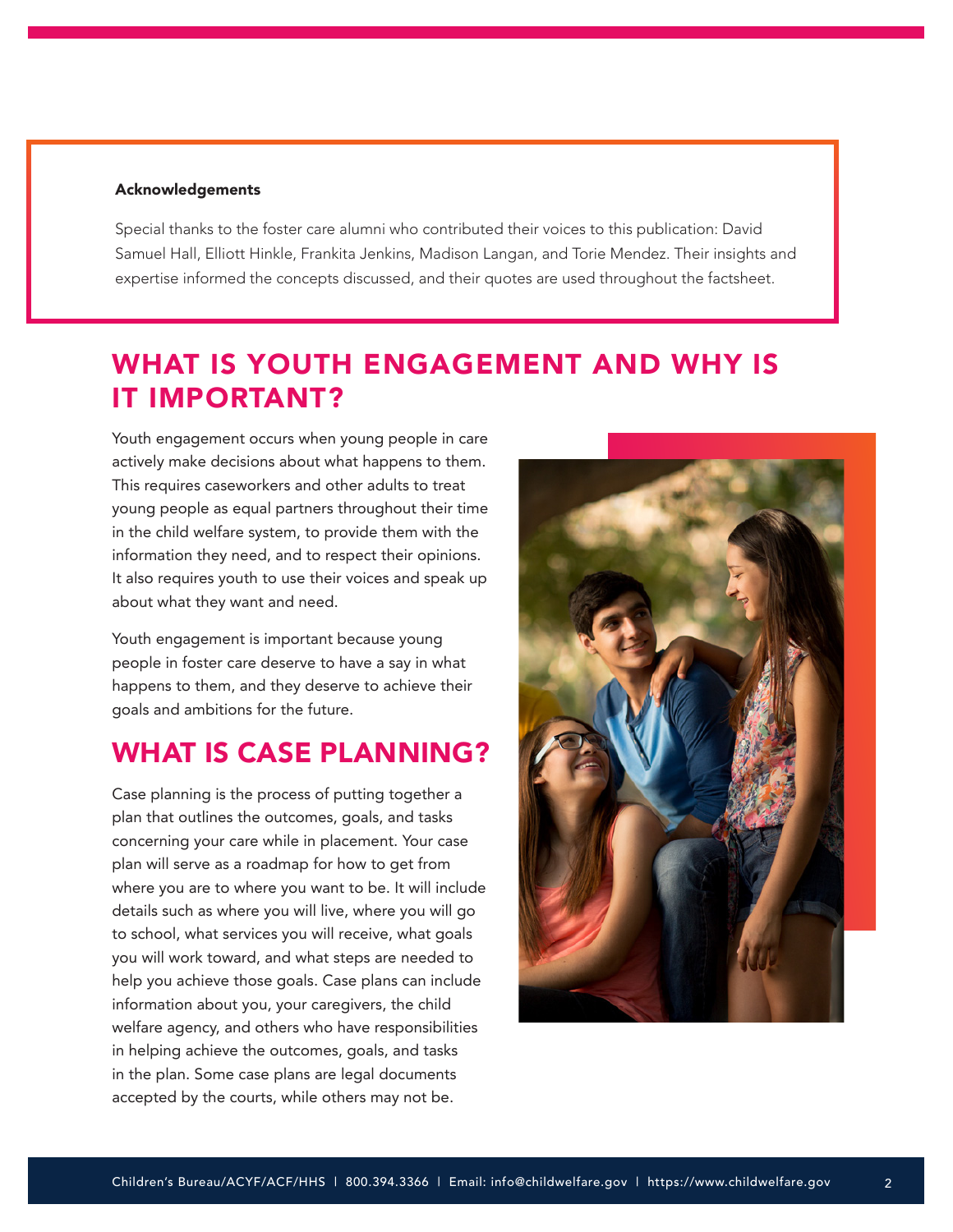As a youth in care, your ideas and opinions matter and should be thoroughly considered during the development of your individual case plan. You'll have help and guidance from your team—your caseworkers, family members, attorneys, judges, and others—and you'll be able to change and adapt your case plan throughout your time in care.

While all case plans look different, the following are key elements that are often included:



### Location

Where do you live now? Where do you want to live? Where do you go to school? Where are your siblings?

### People

Who are the important people in your life? Your close friends? Family members? Family friends? Counselors? Teachers? Some of the important people in your life may be part of your case planning team and help you make decisions.



#### Goals

Do you want to reunify with your family? Do you want to pursue adoption or another form of permanency? Do you want to learn how to drive? Do you want a job? Do you want to go to college or vocational school?

Other things your case plan may include are your likes, dislikes, interests, extracurricular activities, and religious activities. You should have regular meetings with your caseworker to discuss the goals of your case plan.

In States that offer foster care for those 18 and older, the case planning process may look different. The permanency goals and circumstances of young adults sometimes differs from those of youth under 18, so caseworkers may strive to make case plans more developmentally appropriate and meaningful. Continuing to participate in quality case planning between ages 18 and 21 can have many benefits, including helping build a social network, recognize strengths, identify needs, and prepare for a successful and well-planned transition out of care.

"This case planning is going to happen with or without you…You can either choose to be part of that process and hopefully get something out of it, something that you actually want, or you could keep on dealing with whatever happens to you."—Former youth in foster care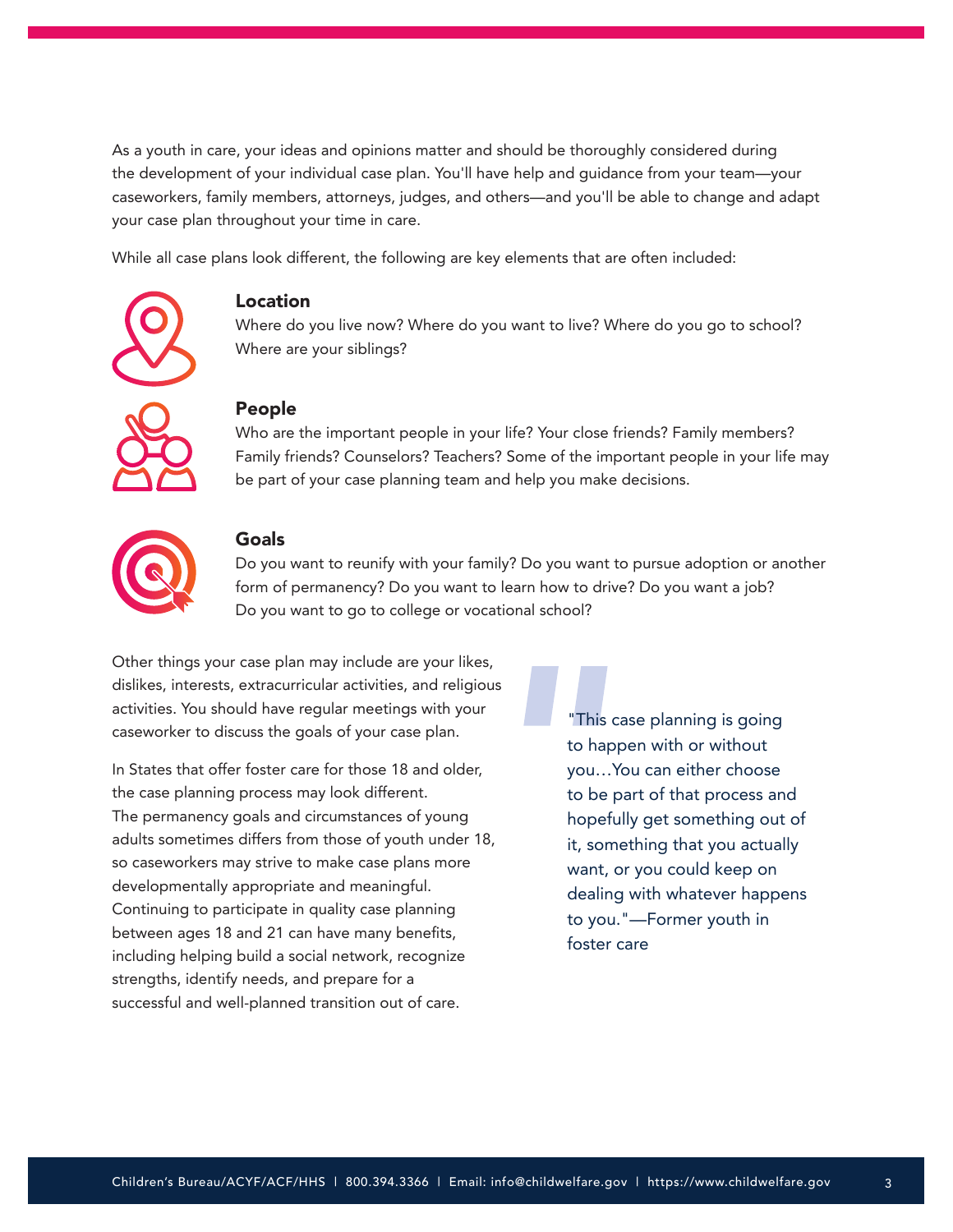#### <span id="page-3-0"></span>Addressing Trauma, Grief, and Loss

An important piece of participating in your case planning is understanding and addressing your feelings of trauma, grief, and loss. Many young people experience a range of emotions when they enter the child welfare system. The better you can understand these emotions, the better you can understand your needs and talk about them with your case planning team.

For help making sense of your situation, check out *[A Guide for Youth: Understanding Trauma](https://youthmovenational.org/wp-content/uploads/2019/05/Youth-Trauma-Guide-Understanding-Trauma.pdf)*. This guide can help you understand how past trauma impacts your present and what you need to work on to begin healing.

FosterClub's *[The Wounded Spirit: What Young People Can Do - Healing From Loss](https://www.fosterclub.com/sites/default/files/The%20Wounded%20Spirit%20-%20What%20Young%20People%20Can%20Do-%20Healing%20from%20Loss%20%28H%29.pdf)* is designed to help youth take control of their grieving process, no matter how you grieve. FosterClub also has an interactive [worksheet](https://www.fosterclub.com/sites/default/files/The%20Wounded%20Spirit%20-%20Bill%20of%20Rights%20-%20Youth%20from%20Foster%20Care%20Experiencing%20Grief%20H.pdf) to help you understand your rights as you experience grief in foster care.

### HOW CAN YOU PARTICIPATE IN CASE PLANNING?

Even though you have the right to participate in your case planning, speaking up about what you want can be intimidating. The following strategies can help you use your voice and advocate for yourself to achieve your goals.

Set expectations. Tell your caseworker how you want to be involved in case planning. If you want regular opportunities to speak at planning meetings, tell them. If you would rather silently observe meetings and then debrief afterwards, tell them. This lets your caseworker know what level of engagement you are comfortable with and can help ensure that important decisions are not made without your input. If, over time, you decide you would like to be more involved than you previously decided, that is okay, too. Just let your caseworker know because they might not always ask.

Collect contact information. Get the phone numbers and email addresses for everyone on your planning team, including your caseworkers, other child welfare agency staff, and your legal representation. You need to be able to contact your team if you have questions or issues that you need to discuss outside of planned meetings.

Establish a relationship with your caseworker. There are many benefits to building a relationship with your caseworker. Regardless of your personal feelings about this person, they can make your time in care better, so it is worth it to try to create a respectful relationship.

"Pretty early on with my caseworker, I asked to be involved in a lot of things and said, 'I know that there might be times when you think I shouldn't be there, but I would really like to be a part of it or hear about it, because this is all about me and so not hearing about it feels weird.'"—Former youth in foster care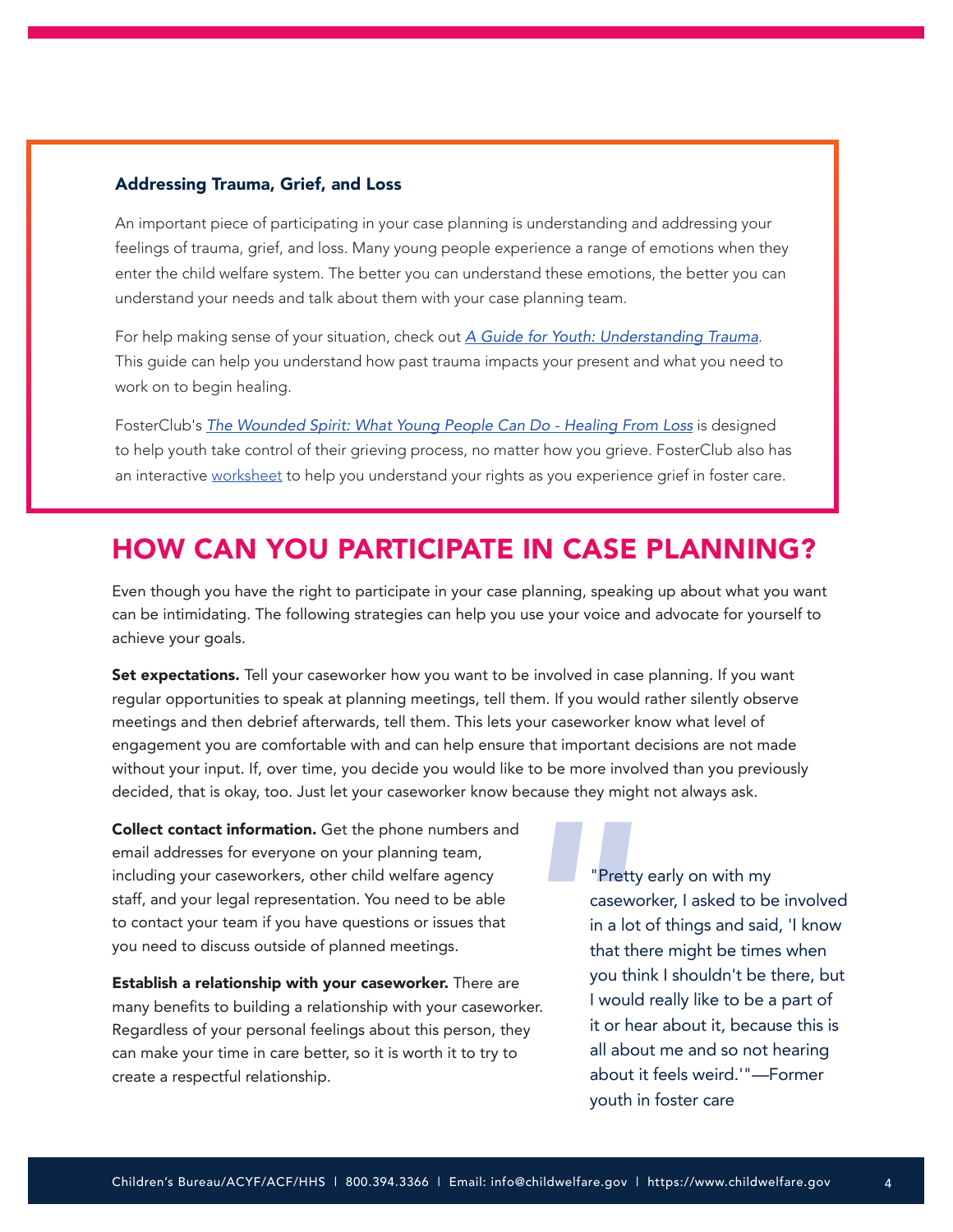"That person makes decisions and approves things, so trying to build a relationship benefits you, because even if it's not someone you're going to be friends with, they hold power." —Former youth in foster care

Ask for what you need. Don't be afraid to ask your caseworker, attorney, or other team members for what you need, whether it's clothing, transportation to an activity, personalized services, or something else. You have a right to have your physical, mental, educational, and social needs met, so don't be afraid to ask for access to doctors, counselors, activities, and whatever else it takes to meet those needs. It might be possible to have these things written in a court order.

Ask questions. The child welfare system can be difficult to understand. If there's something you're not sure about, know that is it okay to ask questions. No one should expect you to be an expert on child welfare, and you deserve to know what is happening and why. FosterClub has a [frequently asked questions webpage](https://www.fosterclub.com/frequently-asked-questions) where you can also seek answers to your child welfare questions.

Request options. Your caseworker's job is to ask you what you want, but it is okay if you don't always have an answer. If you are not sure what you want or what you are allowed to do, request options. For example, if a caseworker asks you if you want to participate in a meeting, you might feel overwhelmed and quickly say, "No." If you ask for options, however, you might learn there are ways to participate that you find more comfortable, such as joining by phone, writing a letter, or attending only a certain portion of the meeting.

Write letters. It is normal to get nervous about vocalizing your thoughts to your caseworker. Another way to engage is by writing it down. You can write letters or emails to your caseworker or to the judge who is overseeing your case to express your wants, needs, concerns, and questions.

Help set the agenda for meetings. You don't want to leave a case planning meeting feeling as though important topics were left out. Ask your caseworker if you can help set the agenda for meetings—that way you can make sure you talk about the things that are important to you.

Make your case plan personal. Your case plan should uniquely cater to your needs, wants, and ambitions. While discussing your case plan, request the services and supports that will help you reach you goals, regardless of whether these services and supports are traditional. This could mean asking to connect to outside resources or a requesting a specific type of therapy. You do not need to follow a predetermined or "cookie cutter" case plan if that does not serve you best. Tune into your specific ambitions and goals, then vocalize them. Your team should want to help you succeed.

"It should be a plan that really aligns with a future you actually envision for yourself. If you plan on being a painter or something artistic, your case plan should include things that will put you on that path, maybe have a mentorship of that nature." —Former youth in foster care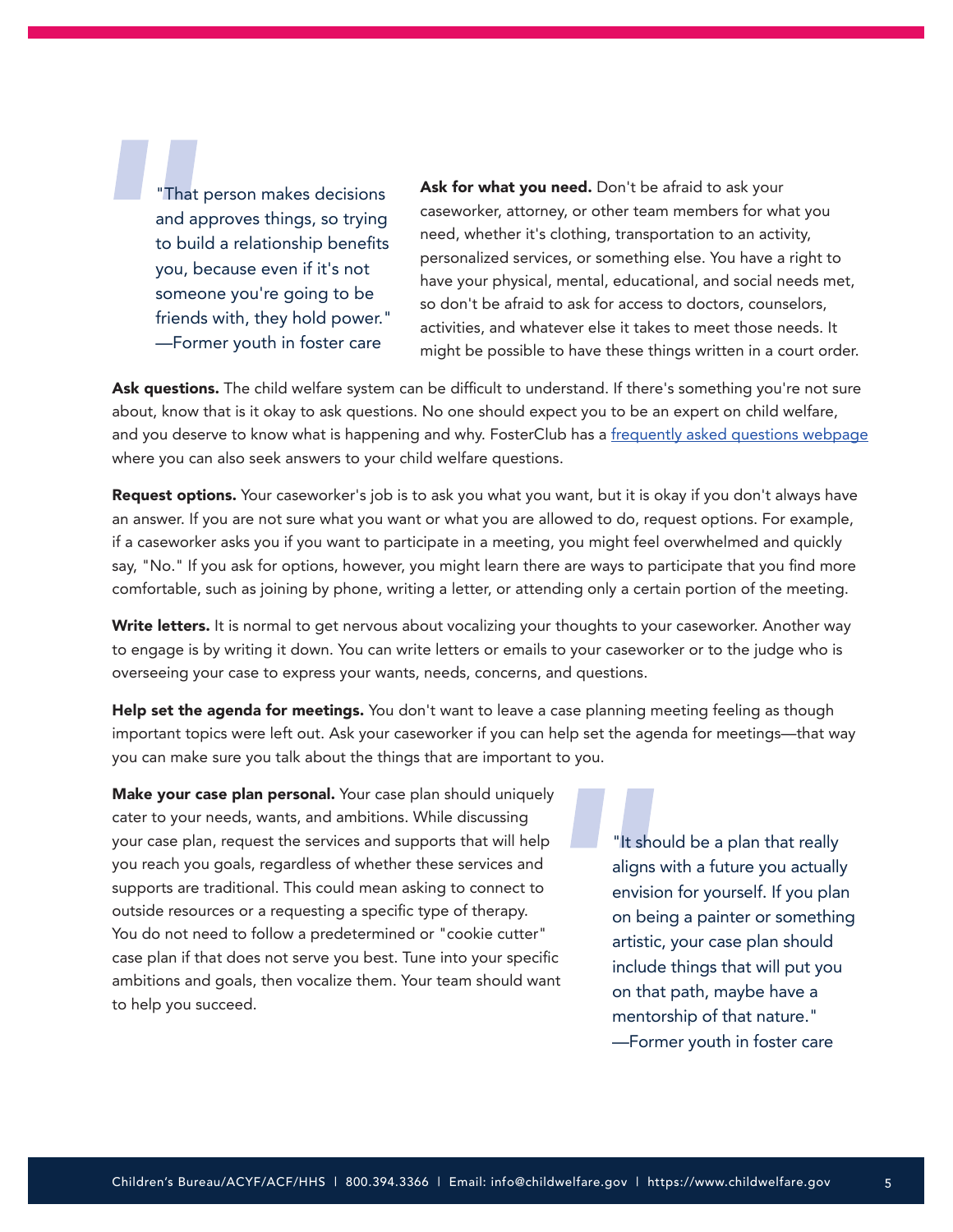"Do what you can to try and speak directly with professionals…Make sure that you as a human being are put in front of the decision-makers so that they know: This person has thoughts about what happens, and they are aware. It just increases the chances of them making decisions that are actually what you want." —Former youth in foster care

Utilize your support network. Do you have a mentor, friend, coach, or extended family member who you turn to for advice in times of need? Talk to your caseworker about including them in case planning and other decision-making meetings. Having someone outside of the child welfare agency who has your best interests in mind can help make sure your needs are met. [Federal law](https://www.ncsl.org/research/human-services/preventing-sex-trafficking-and-strengthening-families-act-of-2014.aspx) requires child welfare agencies to allow young people aged 14 and older to invite two members to join their case planning team.

Attend court hearings. Since a lot of decisions are made during court hearings, request to be present. Ask your caseworker to let you know well in advance when court dates will occur and request that they take place outside of school hours if possible. If a hearing is scheduled during school, you can ask for an excused absence.

### Ask for legal documents before transitioning

out of care. When preparing to transition out of care, make sure you leave time to collect your legal documents, such as your birth certificate, social security card, and court orders. These may be difficult to acquire once you exit State custody.

Keep an open mind. Being removed from your home is hard, and it's easy to want to disengage from your caseworker, foster family, and other child welfare professionals. But it is important to know that case planning is going to happen with or without your input. If you participate in the process, it is more likely that your individual needs will be met and your future goals attained.

"Realistically, the youth who I was in care with—or [the youth] I've worked with now that I'm emancipated from care—the ones who engaged in their case planning are more successful, and that's just realistically speaking, and the ones who weren't very engaged, their outcomes are bleak. We have to be realistic with youth about what life will look like if you're not engaged in your planning." —Former youth in foster care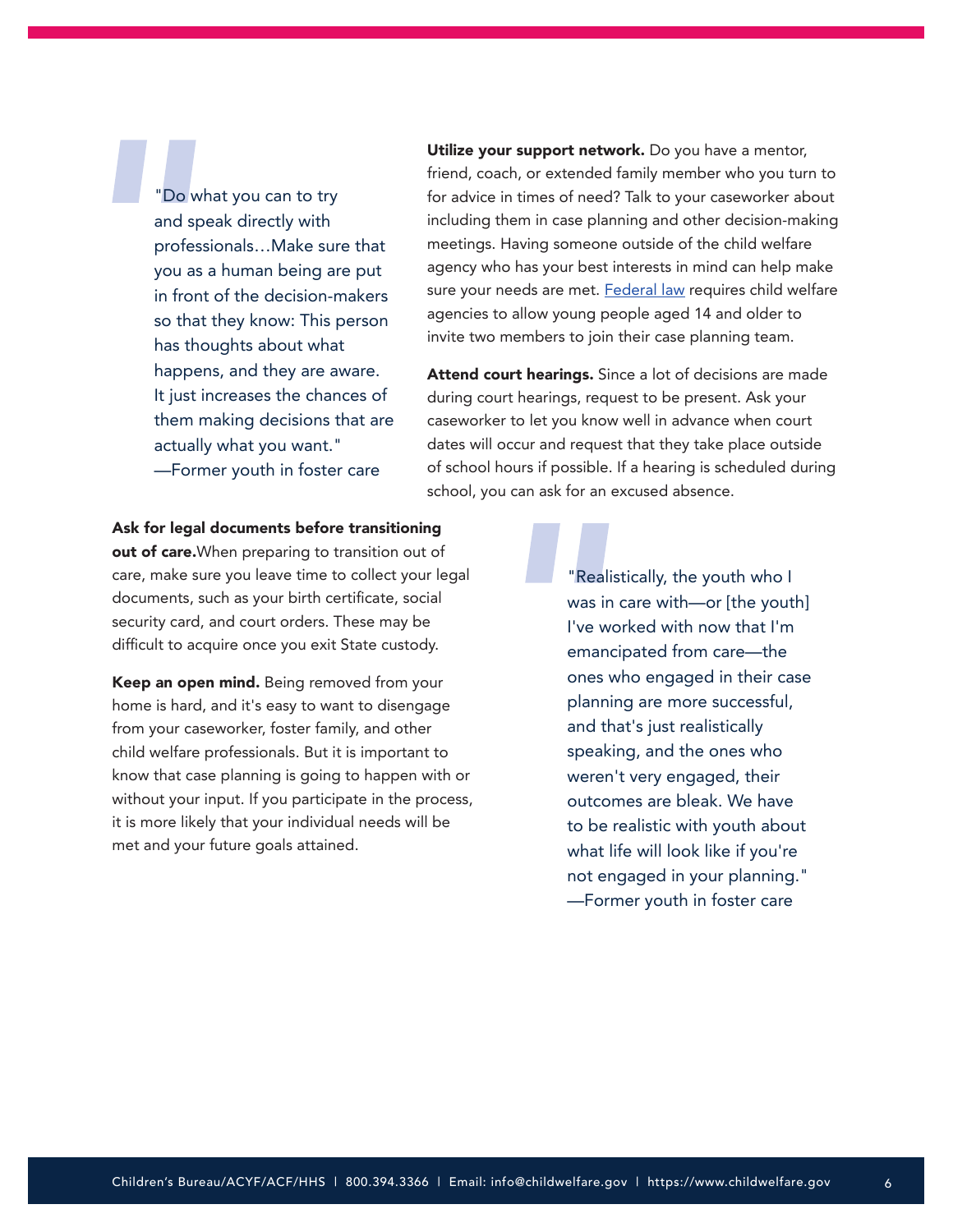### A Guide to Participating in Case Planning

You've entered the child welfare system and been placed in out-of-home care. Now what?



**I** Identify your caseworker and attorneys. Understand their role and what they are supposed to do for you. You can ask them to explain their job to you.



Get your caseworker's contact information. Ask when you can contact them and how—phone, text, email, etc. Ask who you should contact if you need someone during hours when your caseworker will not be accessible.



 Find out how often you will meet with your caseworker and attorney, guardian ad litem (GAL), or court appointed special advocate (CASA). At a minimum, Federal law requires caseworkers to conduct monthly visits, but you can let them know if you would like more frequent contact outside of those check-ins. There is not a Federal mandate for how often youth in care meet with their legal representation, but it is important to have regular check-ins with your attorney, GAL, or CASA.



**Participate in meetings.** One of the most direct ways to have a role in decisionmaking is to actively participate in meetings, including check-ins with your caseworker, family group decision-making meetings, and court hearings. If you are not comfortable speaking at these meetings or attending in person, consider another strategy, such as writing letters.



Set goals for the future. Thinking about and setting goals will help ensure your case plan will help you achieve those goals. Some goals you might want to consider are graduating high school, getting a job, or reunifying with your family.



Keep track of important documents. Hold onto any notes you have from case planning meetings and court hearings, handouts or forms you receive from the child welfare agency, and—before you transition out of the child welfare system—any personal documents that are in State custody, such as your birth certificate.



**Build a transition plan.** Your caseworker should start working with you to develop a transition plan when you turn 14. Your plan should help you prepare for a successful transition to independence and include tangible steps to get you there, even if reunification or adoption is one of your goals. FosterClub has a [21-step checklist](https://www.fosterclub.com/blog/editorial/21-things-its-t-time) with specific things every young person should do before they exit foster care.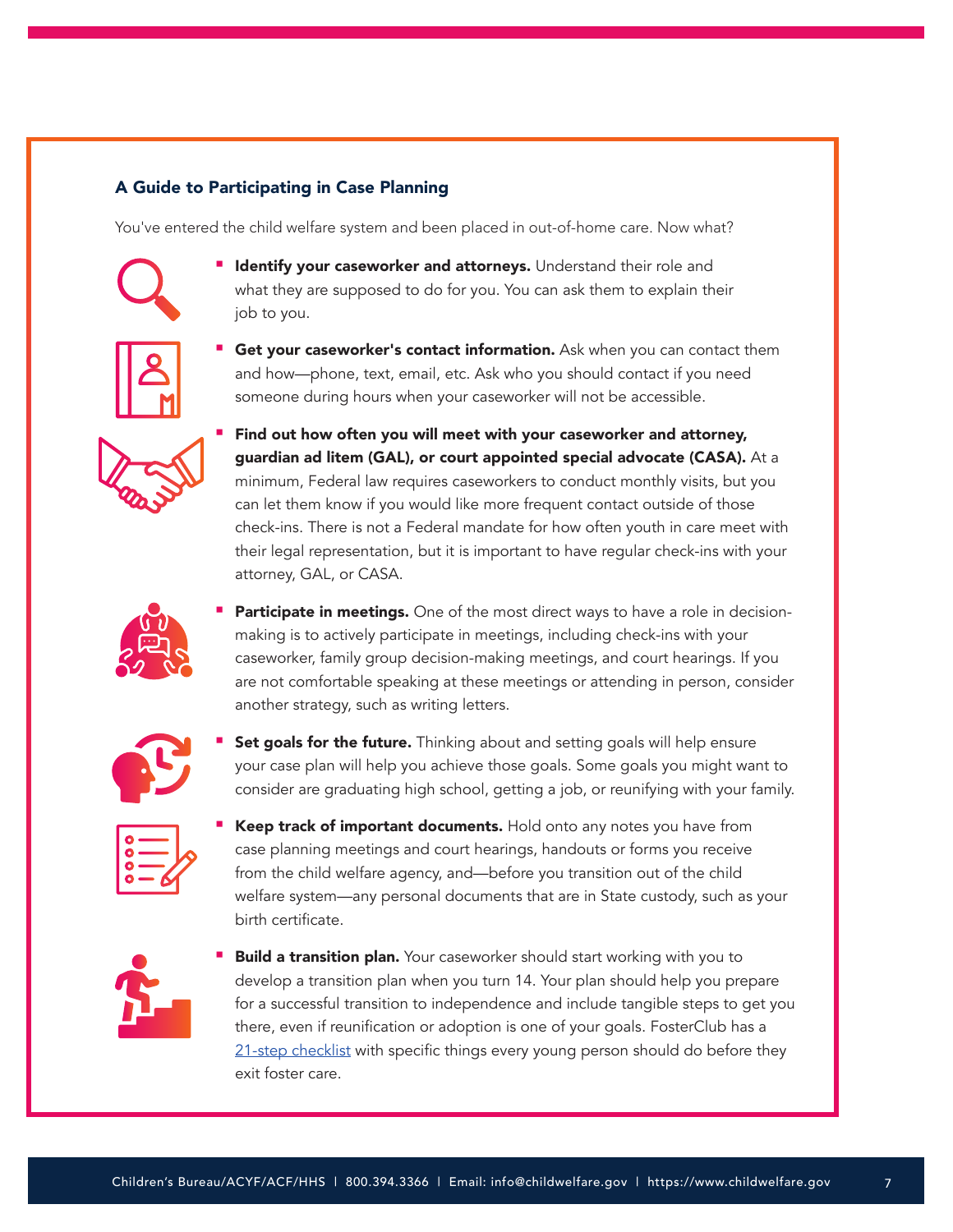# <span id="page-7-0"></span>WHAT ARE YOUR RIGHTS AS A YOUTH IN CARE?

Since the child welfare system is run differently in different States, the rights of young people in foster care may vary based on where you live. Asking your caseworker about your rights is a good place to start. [Some States](https://www.fosterclub.com/resources/rights-foster-care?page=4) have a foster children's bill of rights with legal requirements that protect your safety and well-being.

According to [Federal law](https://www.govinfo.gov/content/pkg/USCODE-2010-title42/pdf/USCODE-2010-title42.pdf), all children and youth should be consulted, in an age-appropriate manner, in any permanency hearing. If you are 14 or older, Federal law requires that your case plan is developed in consultation with you and that you be given a document that lists what rights you have related to education, health, visitation, and court participation.

"Just speak up. Even if it's beyond your social worker… If you are unable to communicate what you need or what you want with them, take it up the chain of command. Don't stop making noise until somebody listens."—Former youth in foster care

If you feel as though your rights are being violated, there are steps you can take. First, talk to your caseworker or foster parent. Speak up about what feels wrong and see if you can work together to resolve the issue. If the problem is with your caseworker, contact their supervisor or someone else at the child welfare agency. Some caseworkers include their supervisor's contact information in their recorded voicemail greeting. Other people to talk to can include staff at your independent living program or your attorney.

If you have tried vocalizing your concerns and still feel unheard, contacting an ombudsman may be an option in your State. Children's ombudsman offices, sometimes known as offices of the child advocate, are offices that handle issues and complaints related to child welfare services. These offices often are independent from the child welfare agency, so you have another place to go if you feel as though your agency is not listening. Child Welfare Information Gateway has a list of complaint offices [by State](https://www.childwelfare.gov/organizations/?CWIGFunctionsaction=rols:main.dspList&rolType=Custom&RS_ID=31) where you can see what is available where you live. For more information about resolving complaints, see Information Gateway's *[From Complaint to Resolution:](https://www.childwelfare.gov/pubs/factsheets/cw-grievance/)  [Understanding the Child Welfare Grievance Process](https://www.childwelfare.gov/pubs/factsheets/cw-grievance/)*.

"It's okay to hold [the agency] accountable. It's okay to use words that thoroughly describe the feelings that you encounter when they drop the ball. It's okay to thoroughly uphold the standard that you feel you should get from them and don't feel bad about asking for anything that you need." —Former youth in foster care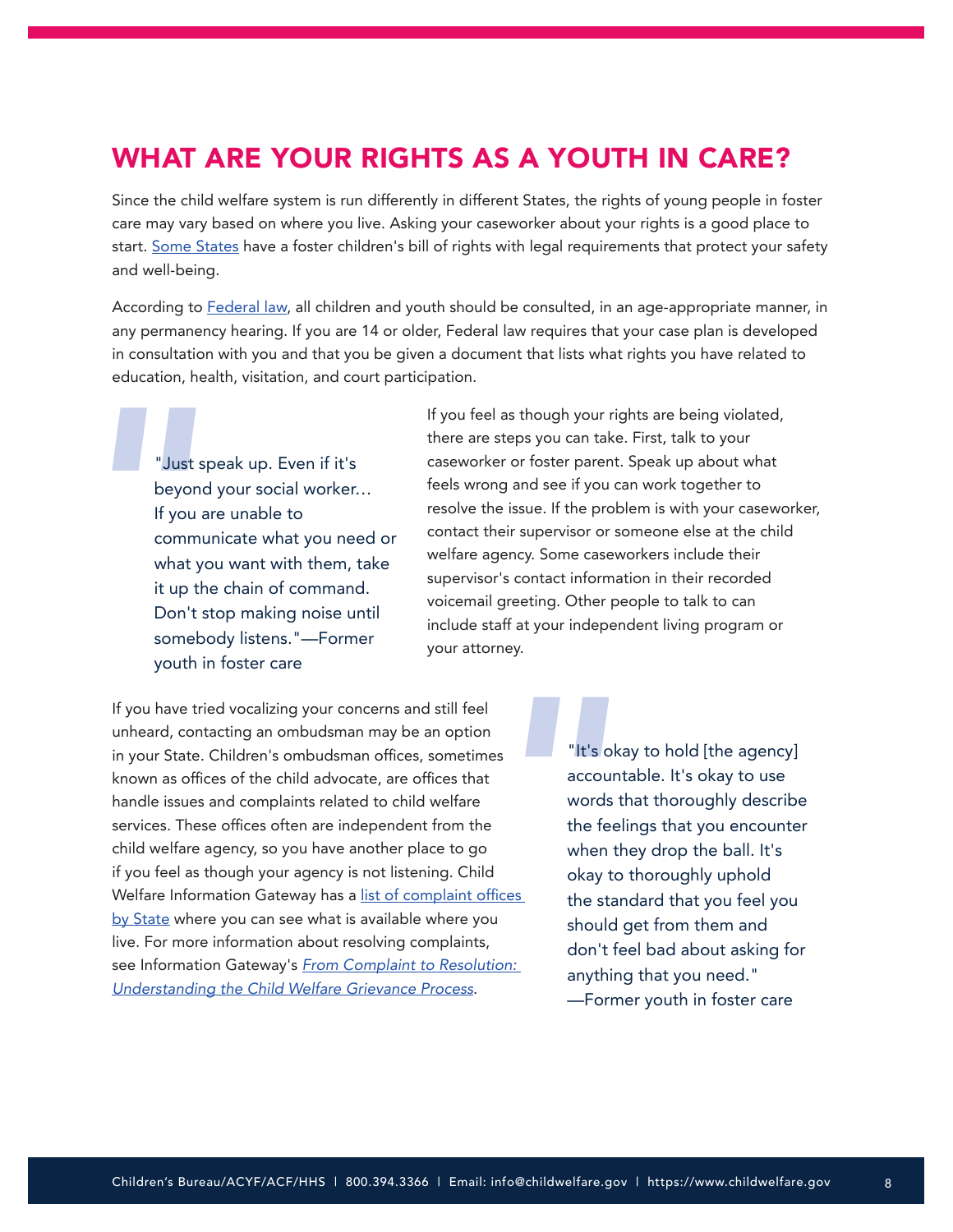# <span id="page-8-0"></span>HOW CAN YOU BECOME INVOLVED IN ADVOCACY EFFORTS TO ELEVATE YOUTH VOICE IN CHILD WELFARE?

As a youth with lived foster care experience, you have valuable insights that can help transform the child welfare system so that other children and youth in care can have improved experiences and outcomes. A lot of foster care alumni become advocates for system reform after they exit care or even during their time in care. Consider using your voice beyond your individual case planning to bring about positive change for others. You can check out [Youth Move's seven stages](https://youthmovenational.org/wp-content/uploads/2019/05/seven-stages.pdf) of becoming an advocate for youth for more information about how to share your story.

There are several ways to become involved in child welfare advocacy efforts:

- Youth advisory boards and councils. These are organizations that help young people with lived foster care experience advocate for child welfare policy, program, and service improvement, often by connecting them with policymakers. Many States and localities have some form of a youth advisory board or council. Visit [Information Gateway's State youth advocacy webpage](https://www.childwelfare.gov/organizations/?CWIGFunctionsaction=rols:main.dspList&rolType=Custom&RS_ID=160) to see what is available where you live.
- **Foster care alumni associations.** Similar to youth advisory boards and councils, foster care alumni associations help equip former foster youth with the resources they need to advocate for systems change. Other services include alumni reunions, scholarship programs, and fundraisers such as **[Foster Walk events](https://fostercarealumni.org/foster-walks/)**. Many States' alumni associations are chapters of the **Foster Care Alumni of America**.
- **Serve as a consultant for a child welfare agency.** Many child welfare agencies seek youth in care and foster alumni to share their stories and participate in policy and program development—some of them helped us write this factsheet! Ask your caseworker about opportunities to partner with your local agency.
- **Contact your elected officials and representative.** You can have a direct impact on Federal and State child welfare laws by talking to the policymakers who set the rules and disperse funding. All it takes is an email, [phone call, or visit with your elected representative](https://www.usa.gov/elected-officials) to start the conversation.

If you are interested in getting involved in child welfare system reform but are not sure where to start, you can check out the [National Foster Youth Institute](https://nfyi.org/), a youth development organization that helps young people get involved in child welfare reform through various programs and internships.